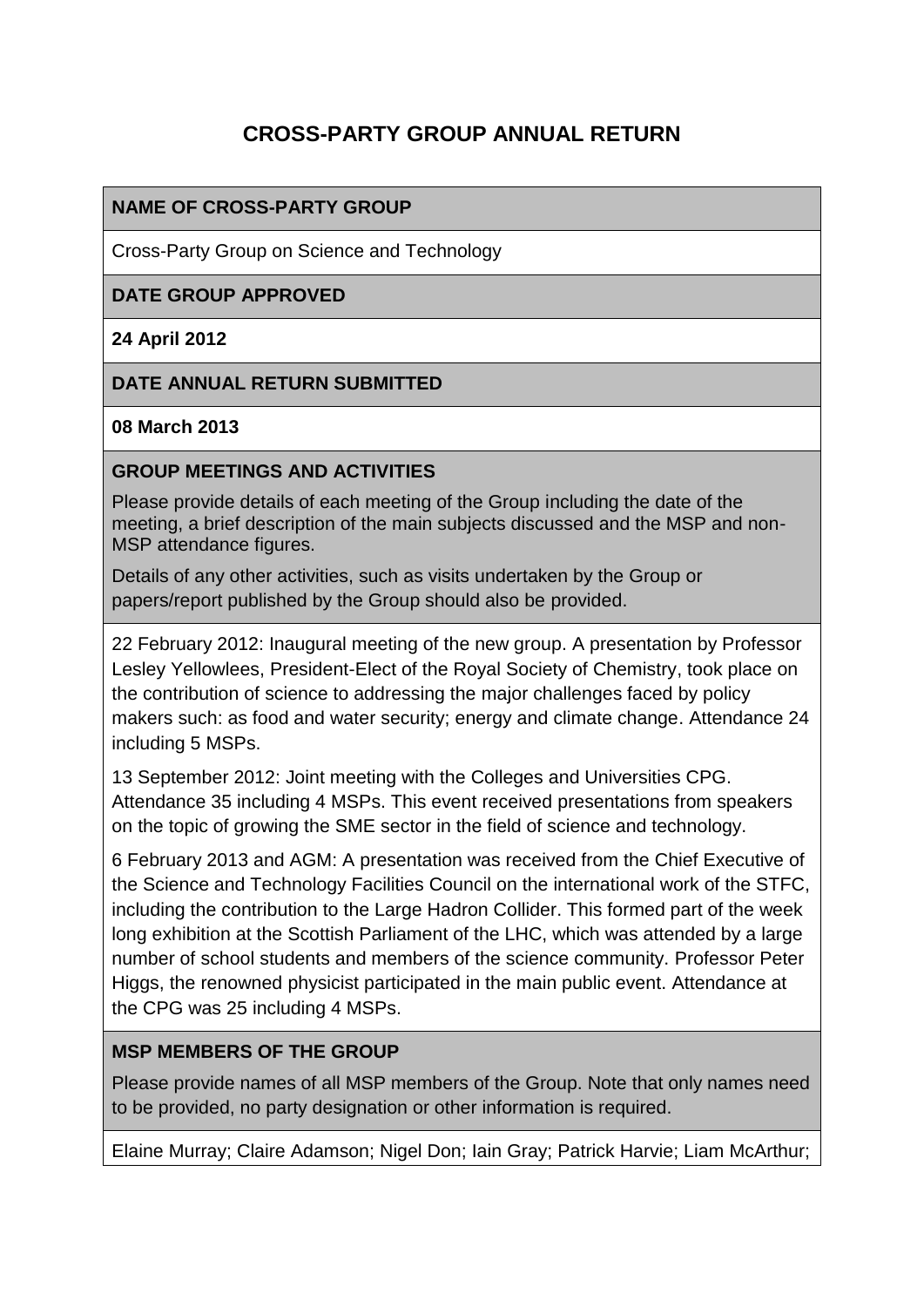Nanette Milne; Drew Smith.

## **NON-MSP MEMBERS OF THE GROUP**

For organisational members please provide only the name of the organisation, it is not necessary to provide the name(s) of individuals who may represent the organisation at meetings of the Group.

| Organisations      | Royal Society of Edinburgh; Royal Society of Chemistry;<br>Institute of Physics; Society of Biology; Universities Scotland;<br>Scottish Resource Centre for Women in STEM; Association for<br>Science Education; University of Edinburgh; SSERC; Selex<br>Galileo; University of Glasgow; Cogent |
|--------------------|--------------------------------------------------------------------------------------------------------------------------------------------------------------------------------------------------------------------------------------------------------------------------------------------------|
| <b>Individuals</b> | Fiona Selkirk; Professor William Banks.                                                                                                                                                                                                                                                          |

## **GROUP OFFICE BEARERS**

Please provide names for all office bearers. The minimum requirement is that two of the office bearers are MSPs and one of these is Convener – beyond this it is a matter for the Group to decide upon the office bearers it wishes to have. It is permissible to have more than one individual elected to each office, for example, coconveners or multiple deputy conveners.

| Convener               | Dr Elaine Murray          |
|------------------------|---------------------------|
| <b>Deputy Convener</b> | Claire Adamson; Iain Gray |
| Secretary              | <b>Bristow Muldoon</b>    |
| <b>Treasurer</b>       | <b>None</b>               |

## **FINANCIAL BENEFITS OR OTHER BENEFITS RECEIVED BY THE GROUP**

Please provide details of any financial or material benefit(s) received from a single source in a calendar year which has a value, either singly or cumulatively, of more than £500. This includes donations, gifts, hospitality or visits and material assistance such as secretariat support.

Details of material support should include the name of the individual providing support; the value of this support over the year, an estimate of the time spent providing this support and the name of the organisation that this individual is employed by / affiliated to in providing this support.

Groups should provide details of the date on which the benefit was received, the value of the benefit and a brief description of the benefit.

Secretarial support and catering costs were provided by the Royal Society of Edinburgh and the Royal Society of Chemistry that cumulatively would amount to between £500 and £1000. Both organisations are charities and non-politically